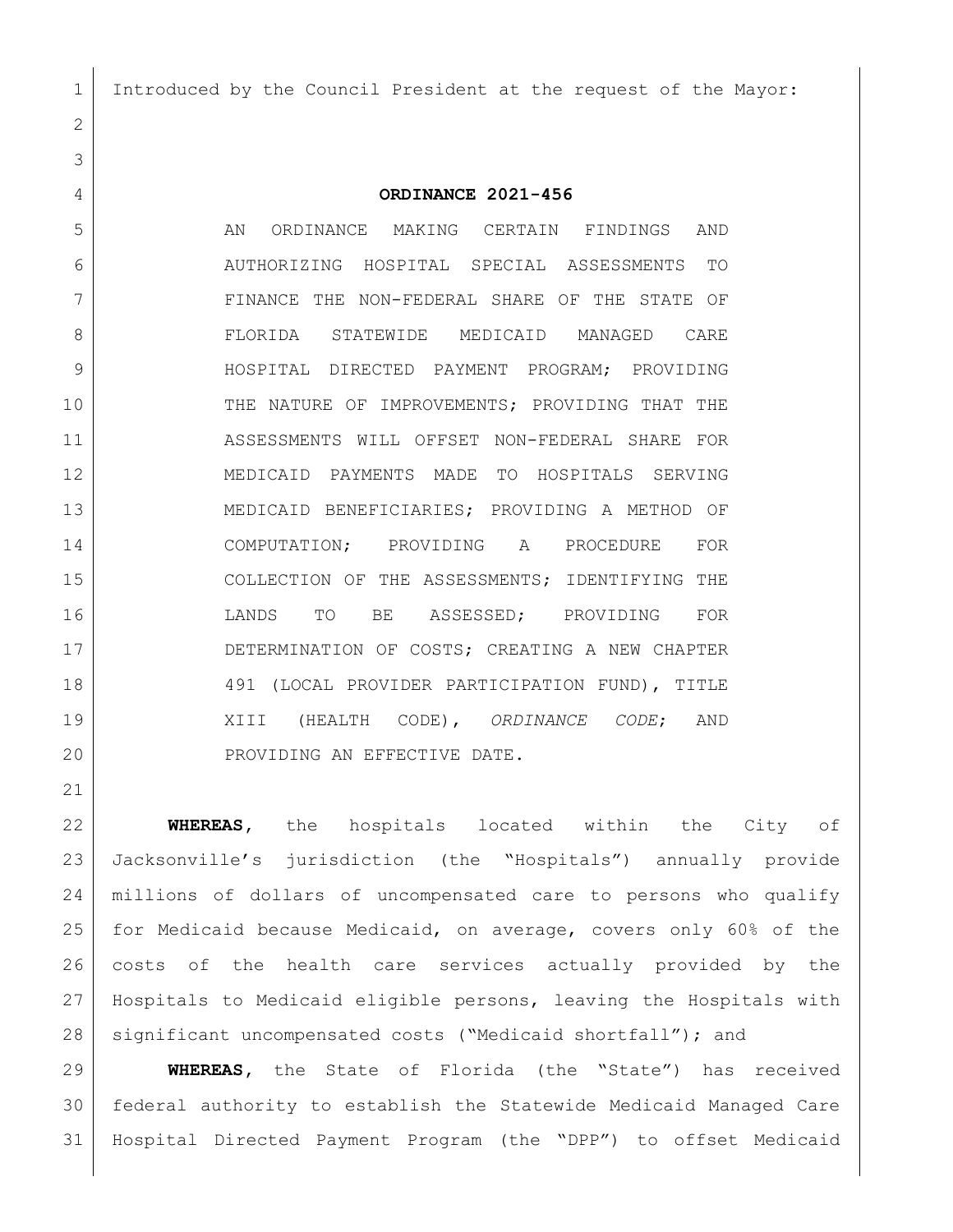shortfalls for hospitals statewide and to improve the quality of 2 care provided to Florida's Medicaid population; and

 **WHEREAS,** the impacted Hospitals have asked the City of Jacksonville to impose a special assessment upon certain real property owned by the Hospitals to help finance the non-federal share of the State's Medicaid program to improve the quality of care provided to Florida's Medicaid population; and

 **WHEREAS,** the only properties to be assessed are the real property sites of such Florida Agency for Health Care Administration licensed Hospitals, as defined in Fla. Stat. 395.002(12), located in the jurisdictional limits of the City of Jacksonville; and

 **WHEREAS,** the City of Jacksonville recognizes that one or more Hospitals within the City of Jacksonville's boundaries may be located upon real property leased from governmental entities and that such Hospitals may be assessed because courts do not make distinctions on the application of assessments based on property interests but rather on the distinction of the classifications of 19 real property being assessed; and

 **WHEREAS,** funding raised by the City of Jacksonville hospital special assessment will, through intergovernmental transfers ("IGTs") consistent with federal guidelines, support additional funding for Medicaid payments to Hospitals to address the Medicaid 24 shortfall; and

 **WHEREAS,** the City of Jacksonville acknowledges that the Hospital properties assessed will receive a direct, special and particular benefit from the assessment as a result of the above-described additional funding provided to said Hospitals; and

 **WHEREAS,** the City of Jacksonville has determined that a logical relationship exists between the medical services provided by the Hospitals, which will be supported by the special

 $-2 -$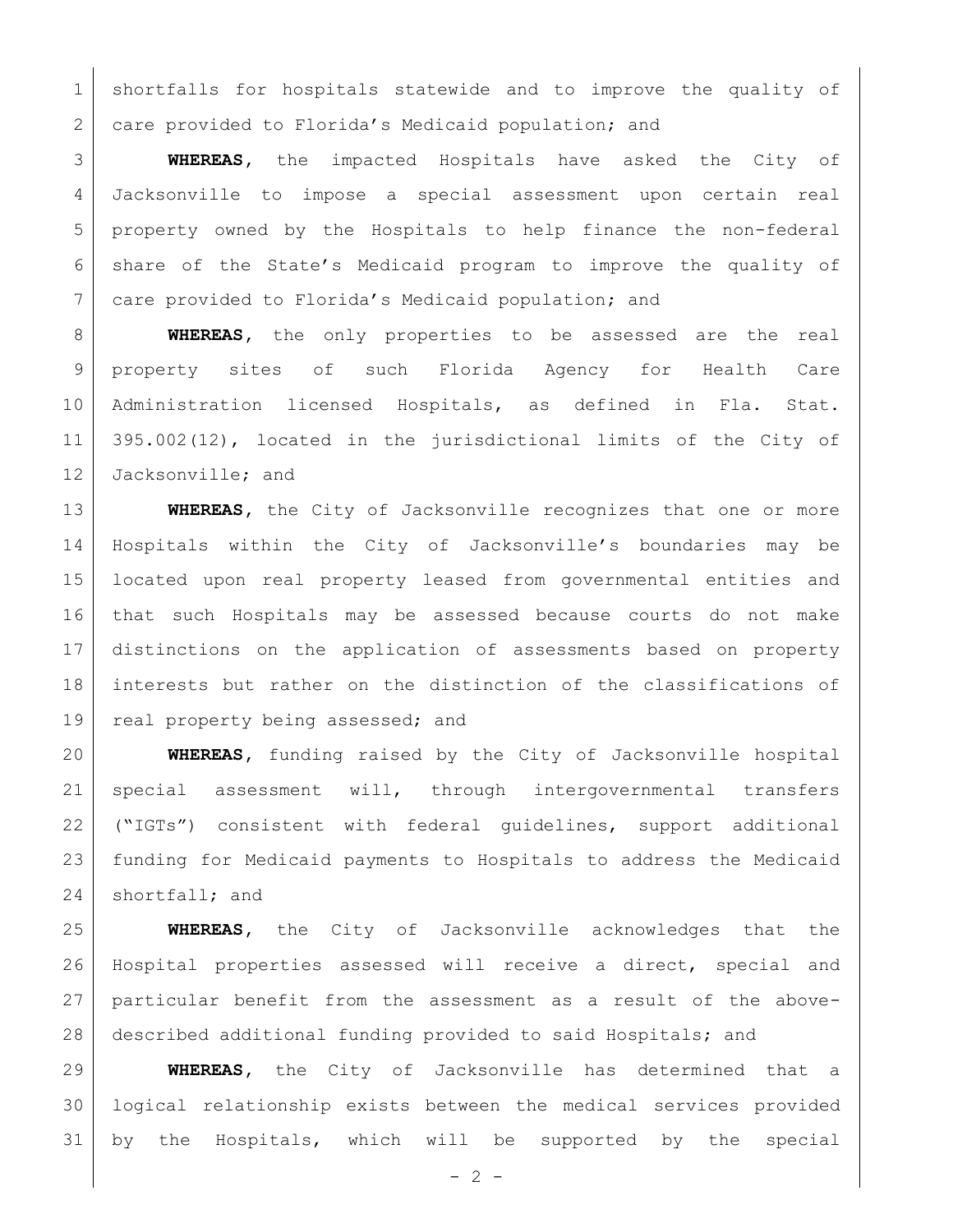assessment, and the special and particular benefit to the real 2 property of the Hospitals; and

 **WHEREAS,** the City of Jacksonville has an interest in promoting access to health care for its low-income and under-insured 5 residents; and

 **WHEREAS,** leveraging additional federal support through the above-described IGTs to fund payments to the Hospitals for health care services provided to Medicaid eligible persons directly and 9 | specifically benefits the Hospitals' properties and supports their 10 continued ability to provide those services; and

 **WHEREAS,** imposing an assessment limited to Hospital properties to help fund the provision of Medicaid services and the achievement of certain quality standards by the Hospitals to residents of the City of Jacksonville is a valid public purpose that benefits the health, safety, and welfare of the citizens of the City of 16 Jacksonville; and

 **WHEREAS,** the assessment ensures the financial stability and 18 viability of the Hospitals providing Medicaid services; and

 **WHEREAS,** the Hospitals are important contributors to the City of Jacksonville's overall economy, and the financial benefit to these Hospitals directly and specifically supports their mission, as well as their ability to grow, expand, and maintain their facilities in concert with the population growth in the 24 jurisdiction of the City of Jacksonville; and

 **WHEREAS,** the City of Jacksonville finds the special assessment will enhance the Hospitals' ability to grow, expand, maintain, improve and increase the value of their properties and facilities under all present circumstances and those of the foreseeable future; and

 **WHEREAS,** the City of Jacksonville will only impose, upon each Hospital property, a properly apportioned assessment in an amount

 $- 3 -$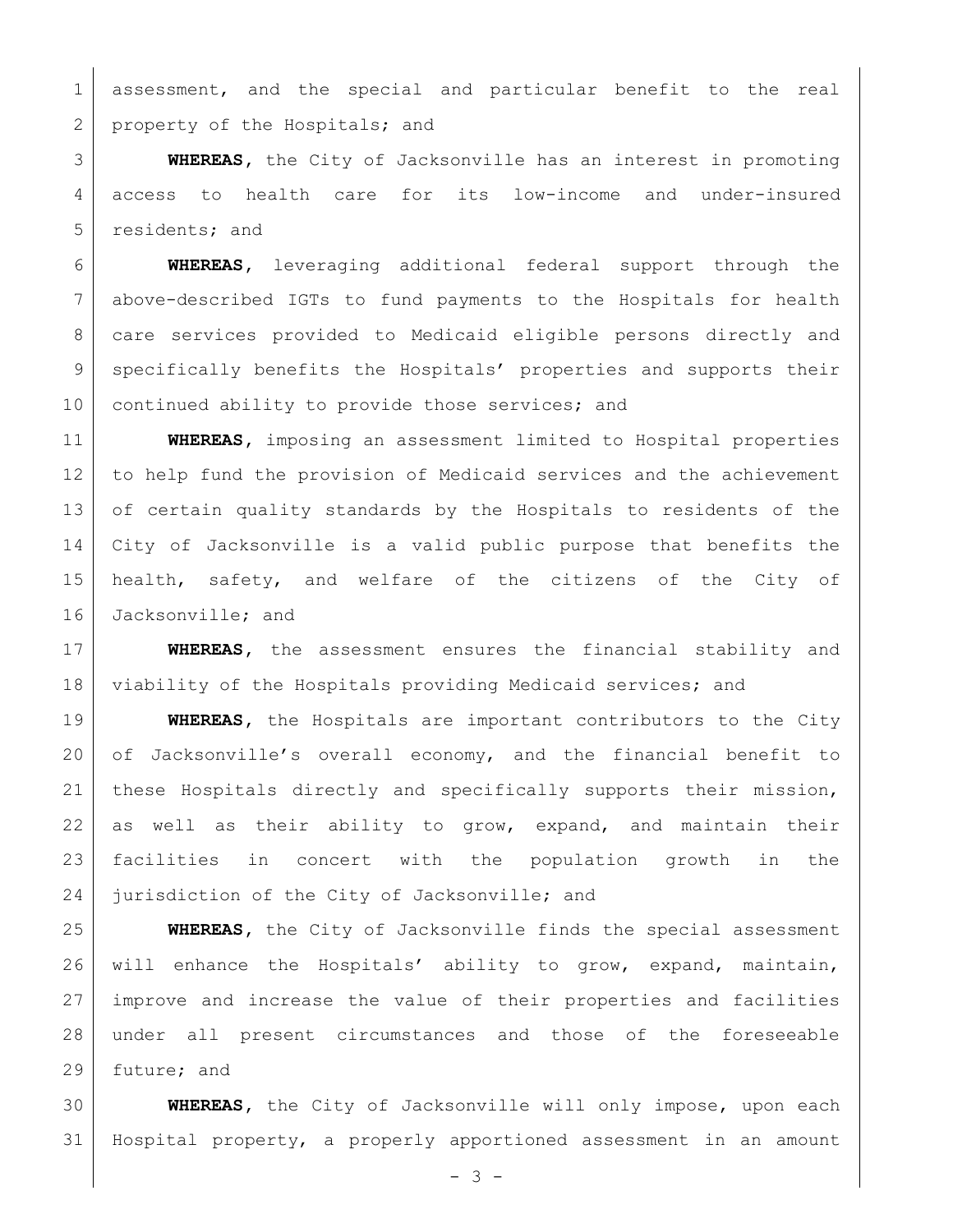that is compliant with federal and state laws; and

 **WHEREAS,** this Ordinance will enable the City of Jacksonville to levy a special assessment, which is fairly and reasonably apportioned among the Hospitals' properties within the City of Jacksonville's jurisdictional limits, to establish and maintain a system of funding for IGTs to support the non-federal share of Medicaid payments that will directly and specially benefit Hospital 8 properties; now, therefore

**BE IT ORDAINED** by the Council of the City of Jacksonville:

 **Section 1. Authority and Findings.** This Initial Special Assessment Ordinance is adopted pursuant to the authority granted in Chapter 170, *Florida Statutes*, and home rule powers conferred upon municipalities and chartered counties by Article VIII of the *Florida Constitution* and Chapters 125 and 166, *Florida Statutes*. Pursuant to Section 170.201, *Florida Statutes*, the City Council finds that providing enhanced municipal services at the rate of assessment established herein to the real properties described herein provides a direct and special benefit to such properties, which is different in type or degree from benefits provided to the community as a whole. This Ordinance shall serve as the resolution required to declare special assessments pursuant to Sections 170.03 and 170.201, *Florida Statutes*, and shall serve as the Initial 23 | Assessment Ordinance.

 **Section 2. Nature of Improvements and General Description of Improvement.** Pursuant to Sections 170.201 and 170.03, *Florida Statutes*, the nature of the proposed improvement is to finance the non-federal share of the State's Medicaid program thus stabilizing and improving quality of care provided to Florida's Medicaid population ("Medical Services") by special assessing only property benefitted.

**Section 3. Portion Paid by Special Assessments.** Pursuant

 $- 4 -$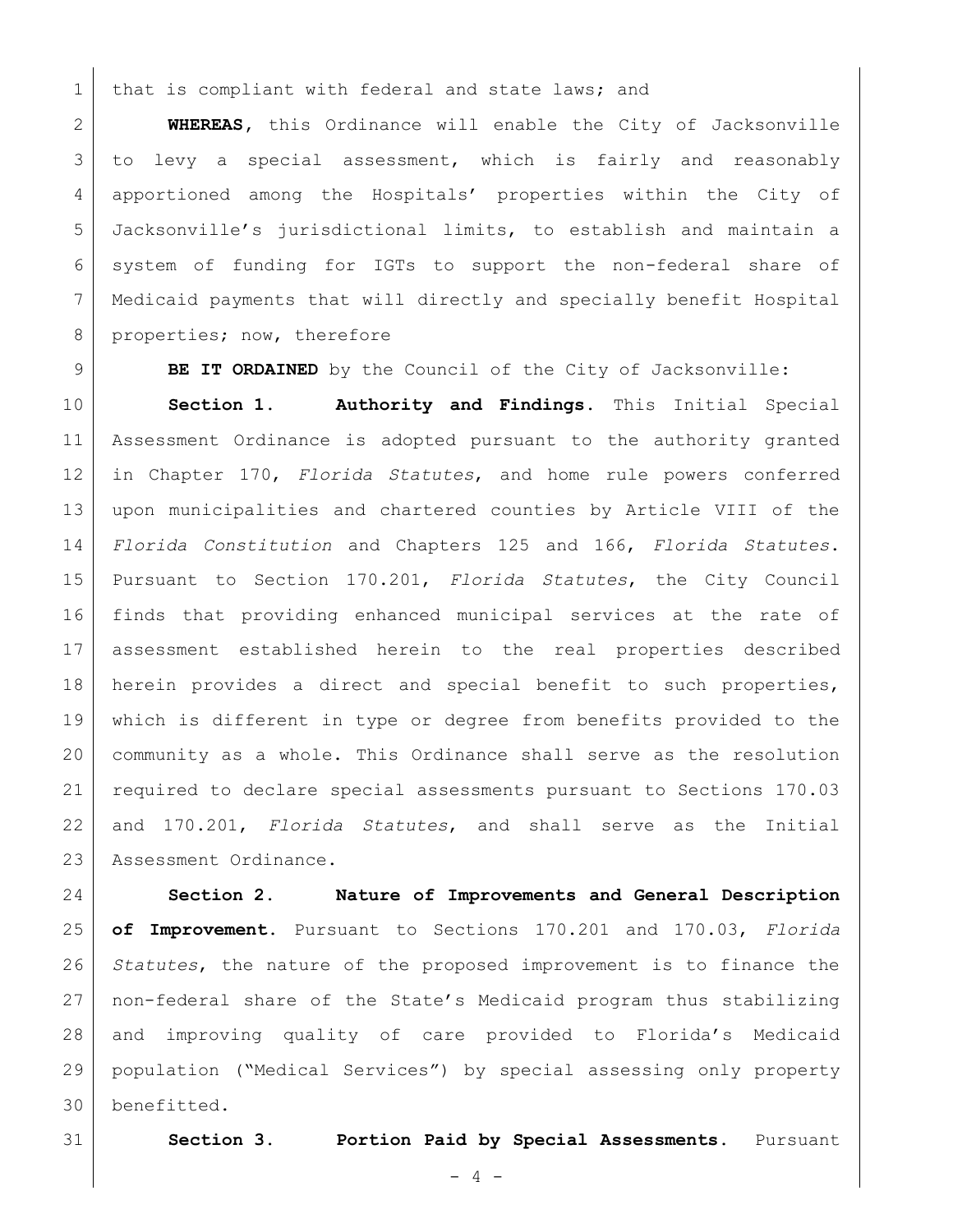to Section 170.201 and 170.03, *Florida Statutes*, the funding raised by the City of Jacksonville hospital special assessment will, through intergovernmental transfers ("IGTs") consistent with federal guidelines, provide the complete non-federal share for Medicaid payments to be made directly or indirectly in support of hospitals serving Medicaid beneficiaries; and may reimburse the City of Jacksonville for administrative costs associated with the implementation of the assessment, as further specified in the 9 | implementing ordinances.

 **Section 4. Manner of Assessments.** Pursuant to Sections 170.02 and 170.03, *Florida Statutes*, the manner for assessing property shall be calculated using a uniform rate determined by number of patients and revenue, or another similar uniform calculation, applied to each assessed property. The final rate will be defined in the preliminary assessment roll filed each year. The special assessments will be levied and collected pursuant to any method authorized by law, including, but not limited to, Chapter 170, *Florida Statutes* and Chapter 197, *Florida Statutes*.

 **Section 5. When Assessments Paid, Involvement of General Fund.** Pursuant to Sections 170.03 and 170.201, *Florida Statutes*, the special assessments will be remitted to the City at least thirty (30) days before the total allocation is due to be paid to the Agency for Health Care Administration. This date will be identified more precisely in the preliminary rate assessment roll ordinance, the total allocation is currently anticipated to be due on or around the end of October. The special assessments will cover the complete cost and there will be no impact or resources 28 used from the General Fund.

 **Section 6. Lands to be Assessed.** Pursuant to Sections 170.03 and 170.201, *Florida Statutes*, the special assessments will be assessed only on the real property sites of such Florida Agency

 $-5 -$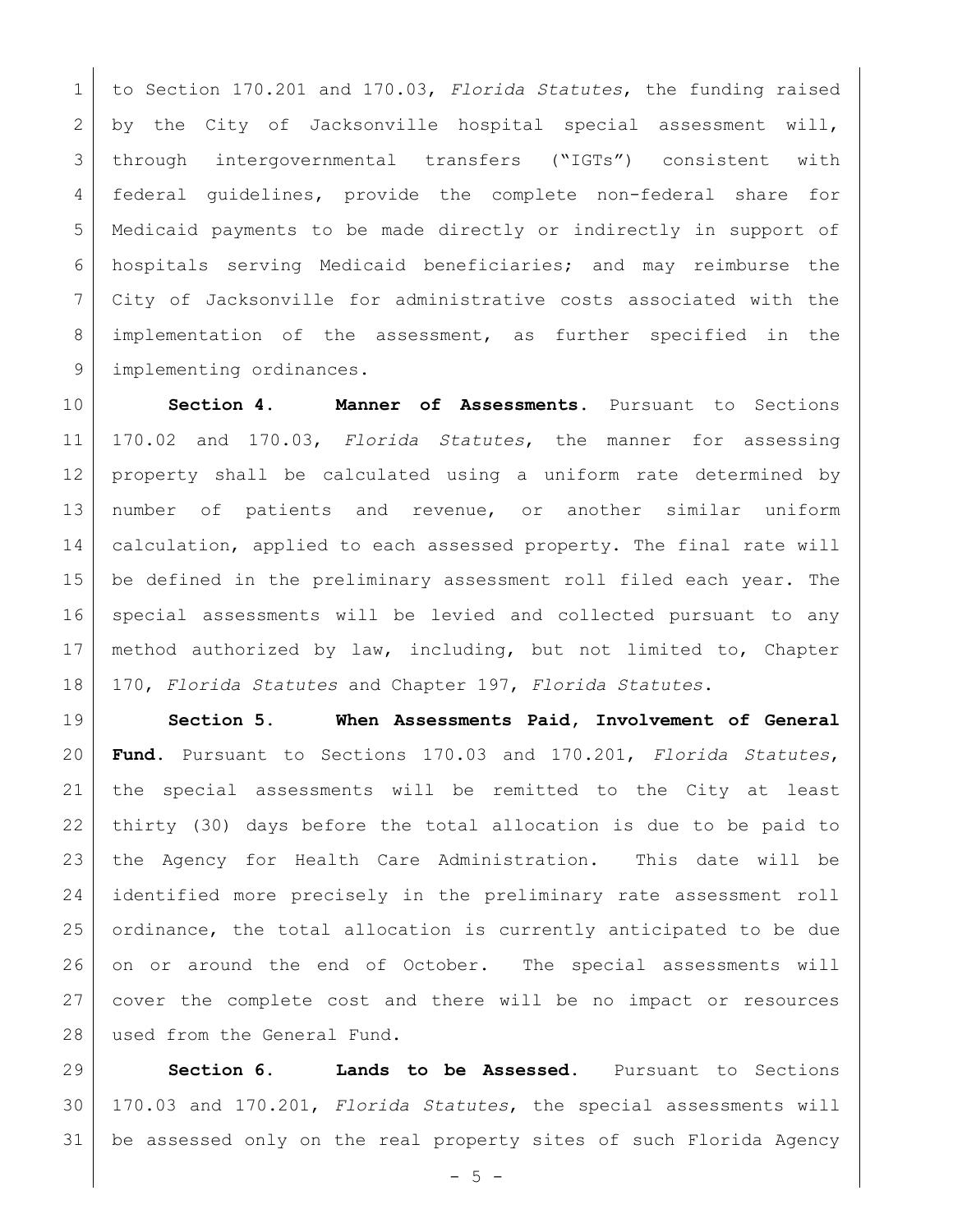for Health Care Administration Licensed Hospitals, as defined in Fla. Stat. 395.002(12), located in Duval County.

 **Section 7. Total Costs.** Pursuant to Sections 170.03 and 170.201, *Florida Statutes*, the total cost for the project will be determined by AHCA, or will be estimated based on projected figures determined based on historic records and statistical forecasts.

 **Section 8. Creating a new Chapter 491 (Local Provider Participation Fund), Title XIII (Health Code),** *Ordinance Code***.**  Chapter 491 (Local Provider Participation Fund), Title XIII (Health Code), *Ordinance Code*, is hereby created and shall read as follows:

## **Title XIII – HEALTH CODE**

# **\* \* \***

# **Chapter 491 – Local Provider Participation Fund Sec. 491.101. - Purpose.**

 The special assessments authorized by this Chapter shall be imposed, levied, collected, and enforced against assessed properties located within the City of Jacksonville to benefit the assessed properties through enhanced Medicaid payments for local services.

# **Sec. 491.102. – Assessments Authorized.**

 (a) The City of Jacksonville is hereby authorized to create a special assessment that shall be imposed, levied, collected, and enforced against assessed property to fund the non-federal share of Medicaid payments benefitting assessed properties providing local services in the City of Jacksonville. Funds generated as a result of the special assessment shall be held in a separate account called the local provider participation fund and shall be available to be used only to:

 (1) provide to the Florida Agency for Health Care Administration the non-federal share for Medicaid payments to be made directly or indirectly in support of hospitals serving

- 6 -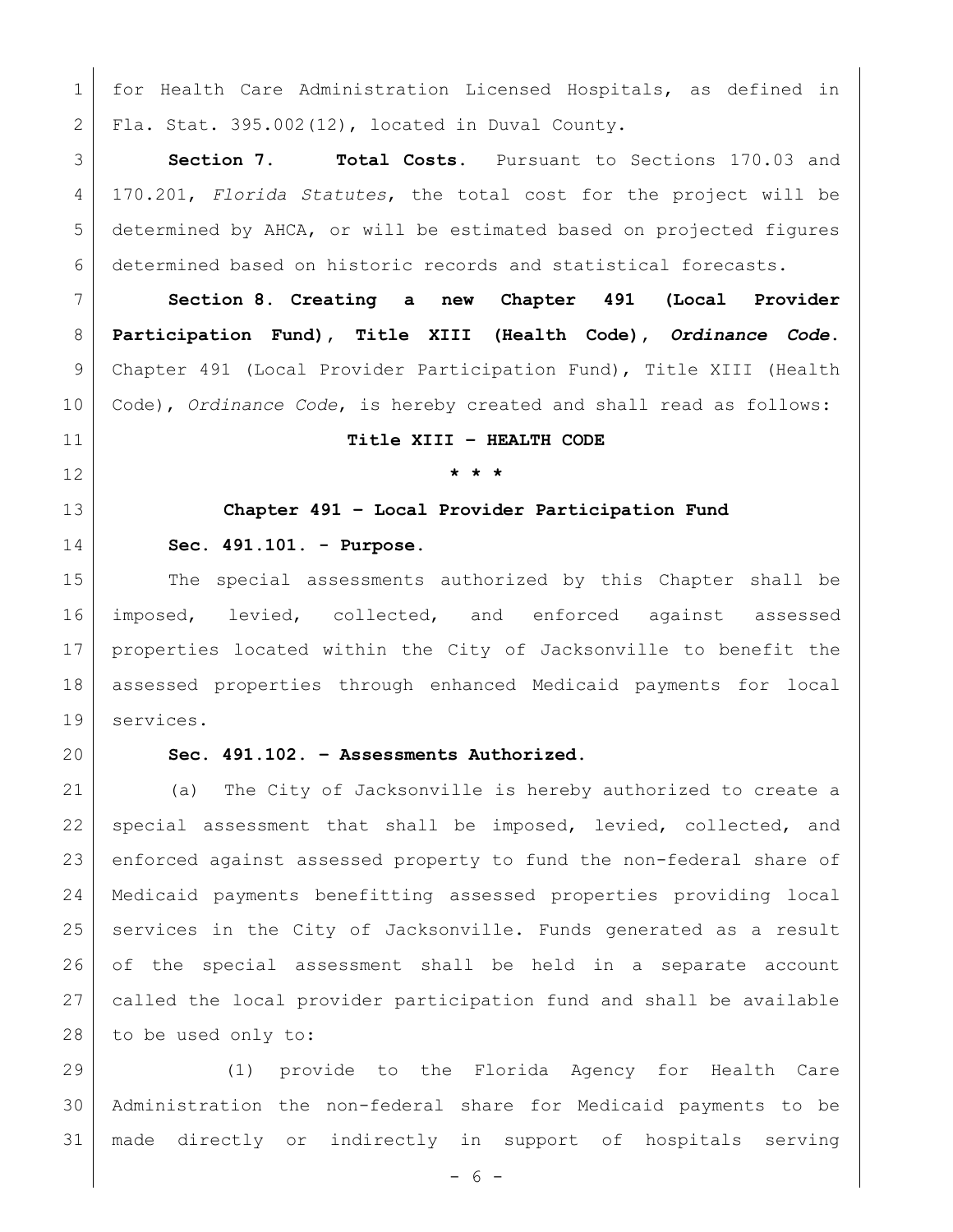1 | Medicaid beneficiaries; and

 (2) reimburse the City of Jacksonville for administrative costs associated with the implementation of the assessment, as further specified in the implementing ordinances.

 (b) The assessment shall be broad based, and the amount of the assessment shall be uniformly imposed on each assessed property. The assessment may not hold harmless any institutional 8 health care provider, as required by federal law. As permitted by law, assessment shall constitute a lien upon the assessed 10 | properties equal in rank and dignity with the liens of all state, City of Jacksonville, district, or municipal taxes and other non-ad 12 valorem assessments. Enforcement of the assessment shall be by any 13 remedy authorized by law.

 (c) Creation and implementation of the assessment shall not result in any additional pecuniary obligation on the City of Jacksonville.

 (d) Any reasonable expenses the City of Jacksonville incurs 18 to collect delinquent assessments, including any attorney's fees incurred as a result of contracting with an attorney to represent the City of Jacksonville in seeking and enforcing the collection of delinquent assessments, are authorized as administrative costs, 22 subject to any limitation in federal or state law.

**Sec. 491.103.- Computation of Assessment.** 

 (a) The annual assessment shall be specified for each assessed property in the implementing ordinances. The City of Jacksonville shall set the assessment in amounts that in the aggregate will generate sufficient revenue to fund the non-federal share of Medicaid payments associated with local services to be funded by the assessment.

 (b) The amount of the assessment required of each assessed property may not exceed an amount that, when added to the amount of

- 7 -